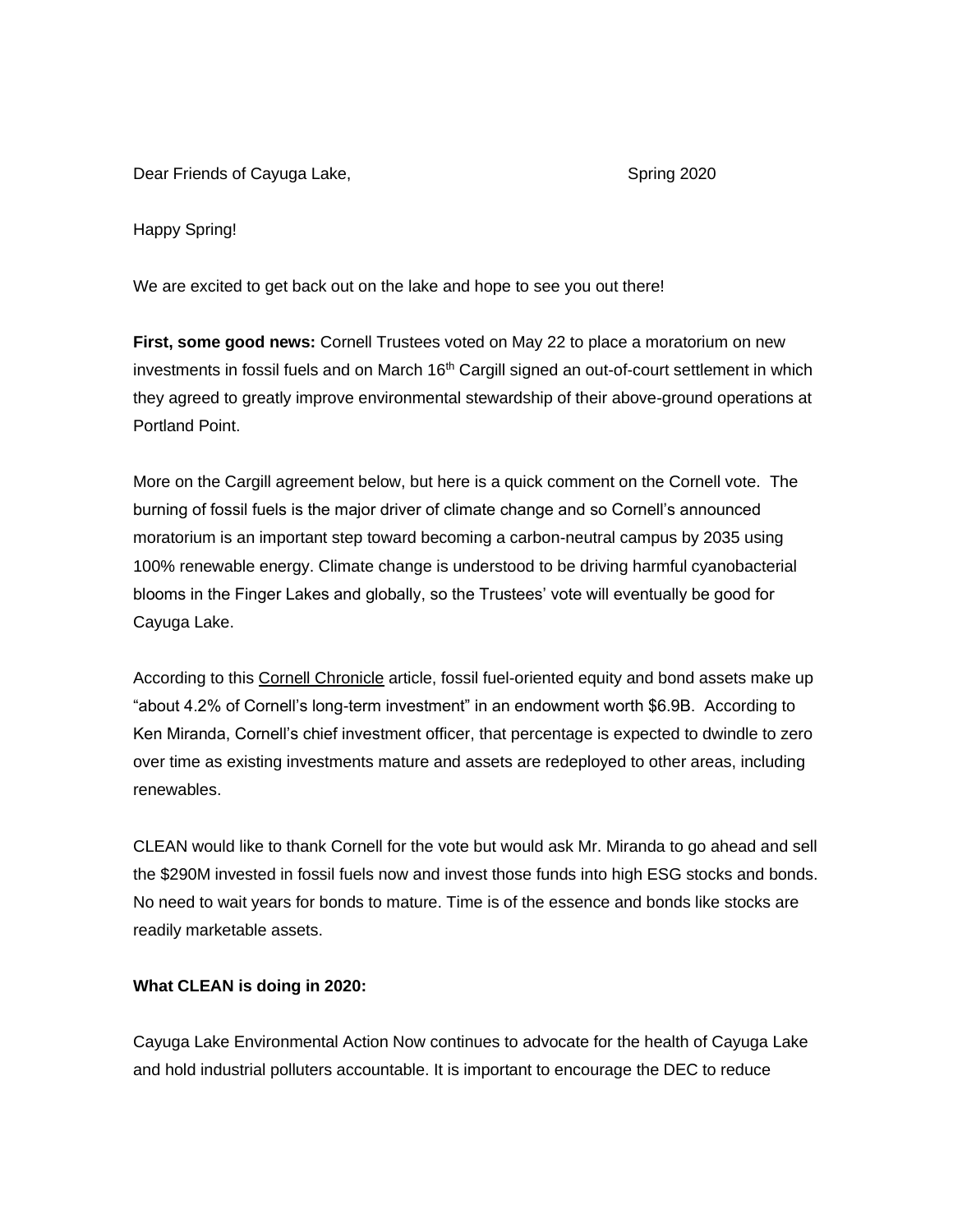ongoing contamination. This year we will focus on three areas:

- Identifying water quality conditions that lead to harmful algal blooms in the lake
- The need to immediately halt the release of coal ash leachate in the lake at Heorot Power
- Risks to groundwater and surface waters from Cargill's operations at Portland Point and 1001 Ridge Road in Lansing.

*CLEAN researchers are ready to continue the Cayuga Lake Water Monitoring Project. In coordination with research partners such as Discover Cayuga, Community Science Institute and Cayuga Lake Watershed Network, we will return to last year's testing sites to resume collection of data that will aid in informing researchers of water quality issues and hopefully help developing effective prevention or mitigation strategies. Additionally, as the Cayuga Power Plant site is transitioning to a data center and solar arrays, CLEAN will continue to maintain that remediation of the coal combustion residuals landfill must be the responsibility of the current owner, Heorot Power. Any subsidies from Empire State Development Corporation should be on the condition of ending leachate discharge into the lake and into groundwater.* 

*Please continue reading below to learn more about current research projects and ways you can support our work.*

### *Water Quality Research*

*For many of us in the Northeast US, this is a time of year when we receive the rains of spring. CLEAN researchers have been monitoring tributaries that flow into the southern end of Cayuga Lake, paying particular attention to the chloride levels in the many creeks, brooks, and streams. Sodium chloride, the road salt applied to roadways and sidewalks to keep them clear and safe for use in the winter, washes into nearby waterbodies, raising the salinity of water supplies and negatively affecting aquatic organisms and soil structure.*

*As you can see in the figure below, CLEAN has been monitoring chloride levels in some of the tributaries that flow into the southern portion of Cayuga Lake. For more information and regular*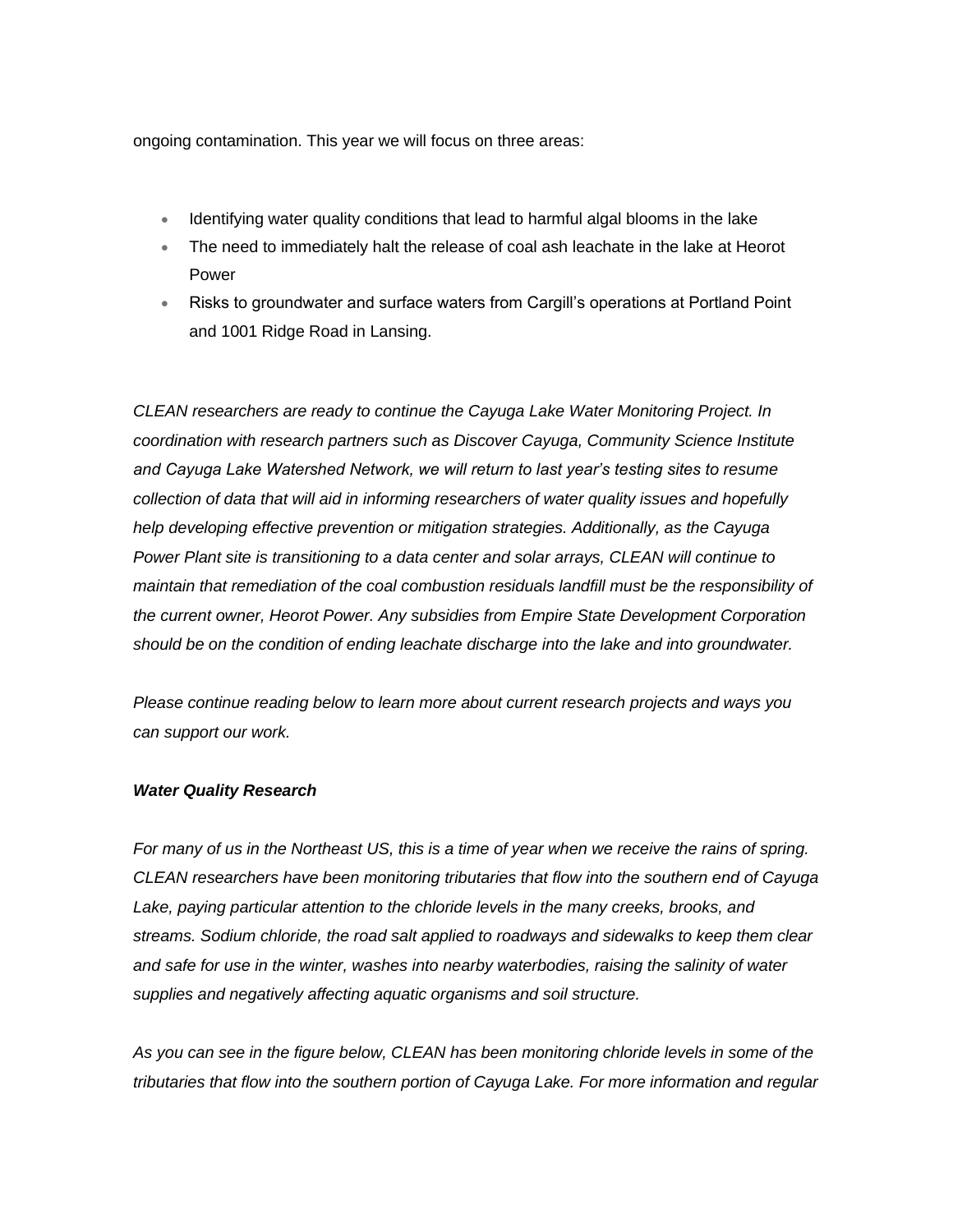

*updates, please visit <https://cleancayugalake.org/lake-station/>*

## *Cayuga Lake Water Rules and Regulations*

*The Cayuga Lake Intermunicipal Organization is gauging interest in your input on maintaining and improving water quality. If you have concerns about your water supply and protecting it, please contact them at [thunter@town.ithaca.ny.us.](mailto:thunter@town.ithaca.ny.us) At the same time, please let CLEAN know about your interest in this important topic (email to George Patte, our liaison on CLEAN Steering Committee: [gdpatte@georgepatte.com](mailto:gdpatte@georgepatte.com) ). There are many challenges in protecting our public water supply from Cayuga, including harmful Cyanobacterial blooms.*

## *What Next at Heorot Power-Cayuga?*

*In 2019 Heorot Power Holdings—then largely owned by GSO Capital Partners—is understood to have applied for a \$65M grant from the Empire State Development Corporation to pay for*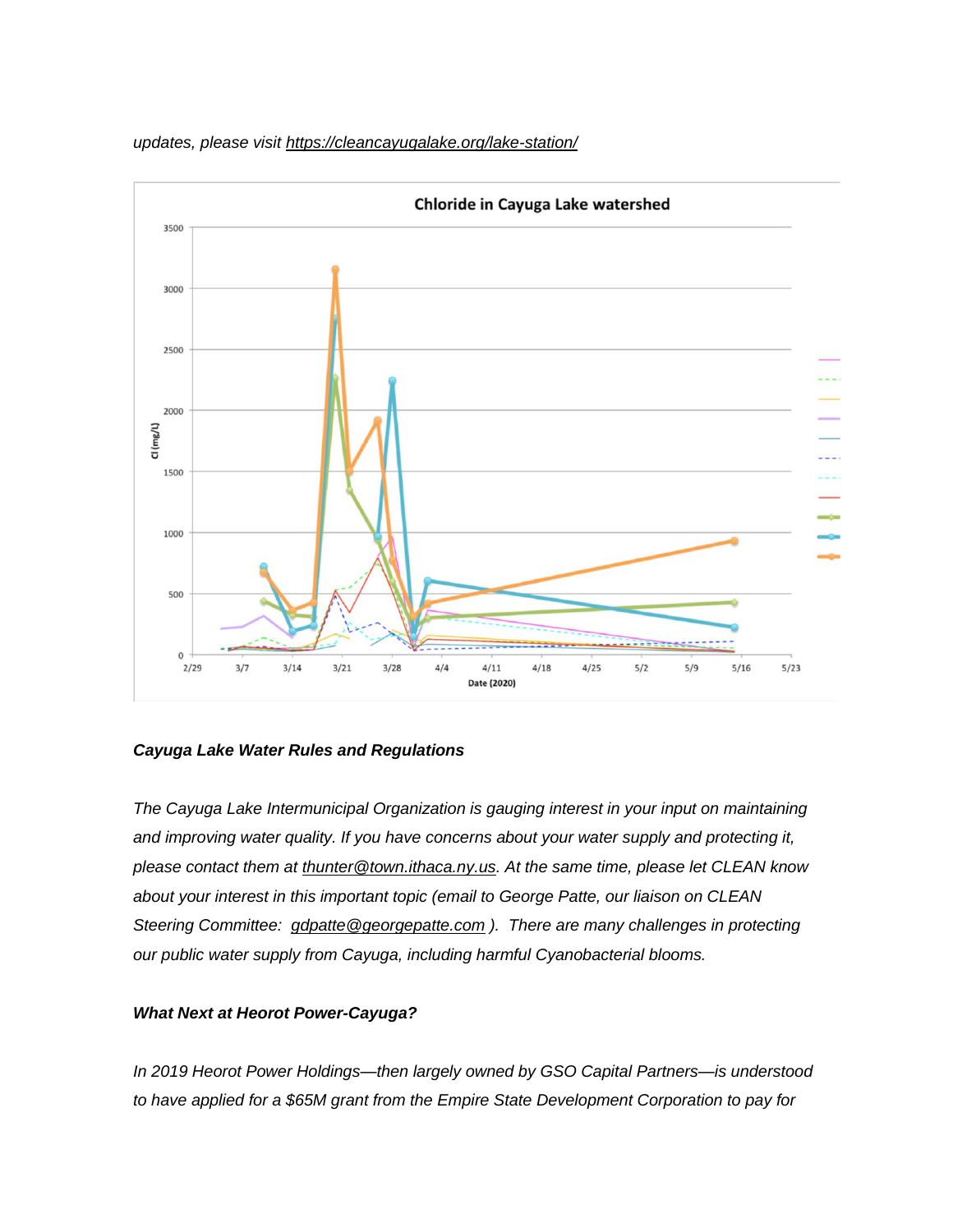*the \$60M data center construction project at the Cayuga Power site. According to Blackstone.com, GSO has \$121B in assets under management. It's not clear whether Heorot was able to make a convincing case for financial need and why it felt no need to put any of its own money into the putative datacenter project.*

*In December 2019, GSO Capital Partners, which is wholly owned by Blackstone Group, sold its 88.57% interest in Heorot Power Holdings. Two companies with Nordic names, Freyr Dataenergy, Inc, and Mjolnir Energy, Inc., now own 99.86% of Heorot Power Holdings, LLC. Cayuga Power and the Somerset Power Plant in Niagara County are two of six power plant sites purchased from GSO Capital Partners.*

*We know that Heorot Power's attempt to convert an old coal-fired power plant in Hardin, Montana, which is similarly miles from anywhere, met with problems. According to Jack Lane, the mayor of Hardin, Heorot owes the town \$23M in back property taxes.* 

*We continue to ask why has DEC Region 8 required coal ash leachate from Greenidge Power's Lockwood CCR Landfill to be treated at a waste water treatment plant rather than be released directly to Seneca Lake while DEC Region 7 continues to allow Heorot Power to discharge up to 35M gallons of untreated coal ash leachate into Cayuga Lake annually? Please call or write DEC R7 Regional Director Matt Marko to ask why this situation continues. [matthew.marko@dec.ny.gov,](mailto:matthew.marko@dec.ny.gov) 315-426-7403. More questions to ask the DEC can be found [here.](https://cleancayugalake.org/coal-ash-landfill/)*

### *A Victory for Cayuga Lake! But, is it superficial?*

*Cargill is to be congratulated for signing on 16 March 2020 an out-of-court settlement of a Clean Water Act Lawsuit brought by Our Children's Earth Foundation in April 2019. Peter Mantius has written about the settlement [here.](https://waterfrontonline.blog/2020/05/21/cargill-agrees-to-pay-318000-curb-salt-dust-and-salt-runoff-into-cayuga-lake-in-proposed-bid-to-settle-a-federal-lawsuit/) Our Children's Earth Foundation's statement is here: [www.ocefoundation.org/cargill-salt](http://www.ocefoundation.org/cargill-salt)*

*CLEAN spent 3 years monitoring brine and salt dust emissions from Cargill's surface operations prior to OCE's successful Notice of Intent to Sue. Over the next three years an OCE engineer will be making site visits to Cargill's Portland Point facility to ensure that several*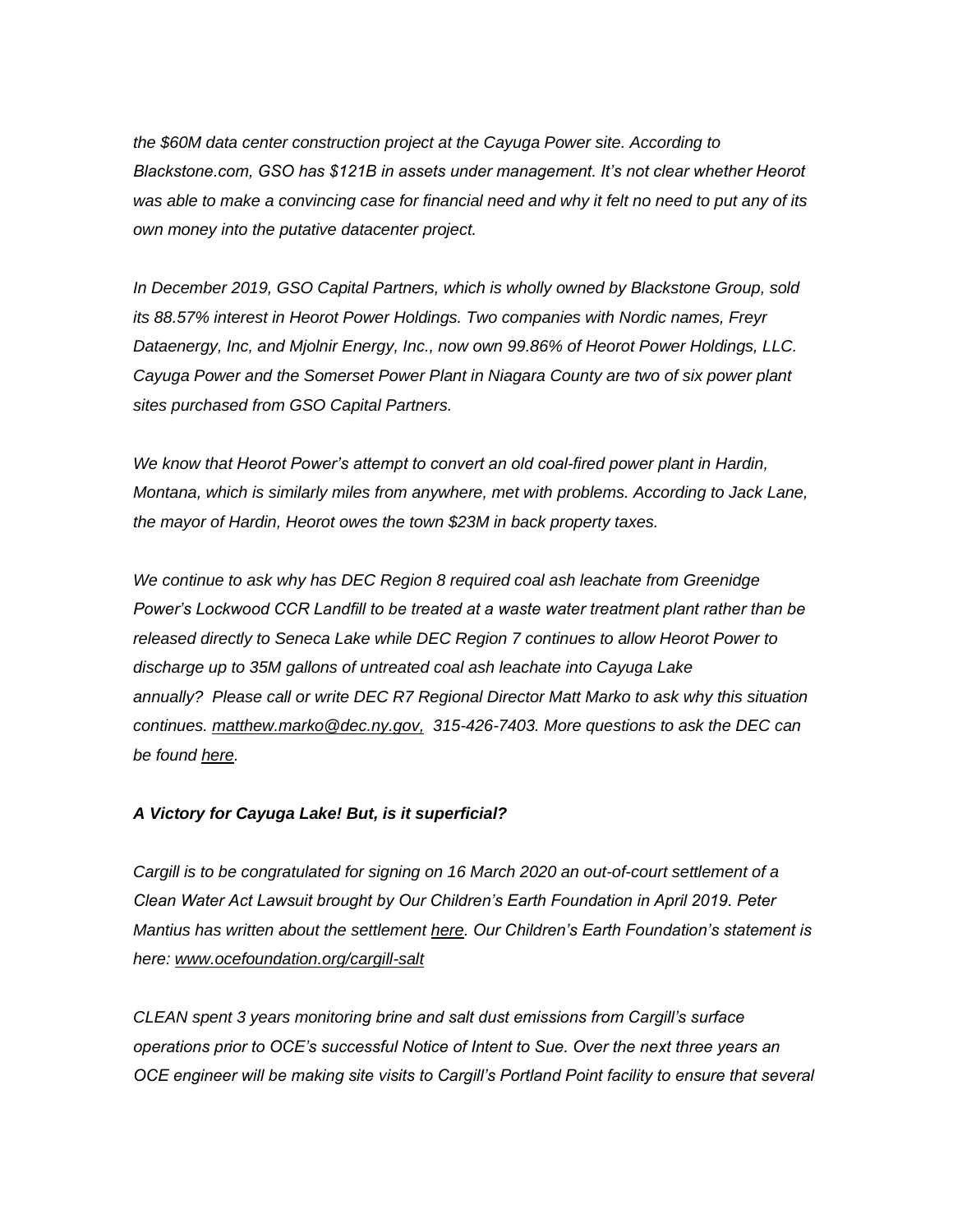*hundred pages of new Best Management Practices are being put into practice. As part of the agreement, Cargill has agreed to enclose in a roofed structure its bulk salt storage pad closest to the lake and to pump and treat a fugitive brine source that has been draining to Gulf Creek for decades.*

*Already, salt dust emissions at Portland Point appear to be down. While we will be delighted by any and all environmental improvements at Portland Point, we worry that palpable improvements in surface operations will be folded into a PR campaign that will coincide with Cargill's completion of Shaft 4 later this year and a Cargill Application to the NYS Office of General Services to double the size of Cargill's permitted salt reserves under Cayuga Lake.*

*Last summer, a Cargill seismic study ran seismic from near the Ithaca Yacht Club all the way north to Long Point, a distance of 18 miles or slightly less than half the length of the entire lake.*  If DEC permits an 8-mile extension of the permitted reserves this could double the footprint of *the mine under the lake and more than double the risks of long-term salinization of the lake. A former CLEAN geology consultant, John Mason, has estimated the value of mineable salt from the northern limit of Cargill's present reserves to Long Point to be between \$3B and \$4B or the sort of values it's worth putting a shine on one's surface operations for.*

### *Shaft 4 Issues*

*The CLEAN legal team has presented strong arguments that the construction of Shaft 4—four miles north of Cargill's surface operations at Portland Point—may have negative impacts on Shaft 4 neighbors as a result of noise, traffic, increased runoff, damage to ground water and the overall industrialization of bucolic agricultural landscape that happens to be directly across the lake from central New York's premier park destination: Taughannock State Park (the only one that stays open all winter).*

*Furthermore, Cargill has stated in writing that the new shaft—which is scheduled for completion later this year—will enable another 20+ years of mining under the lake. The negative cumulative impacts of mining further north into zones of thinning bedrock could lead to a repeat of the Retsof Salt Mine collapse of 1994, which led to the salinization of a freshwater aquifer above that mine. However, in this case, it is New York's second largest*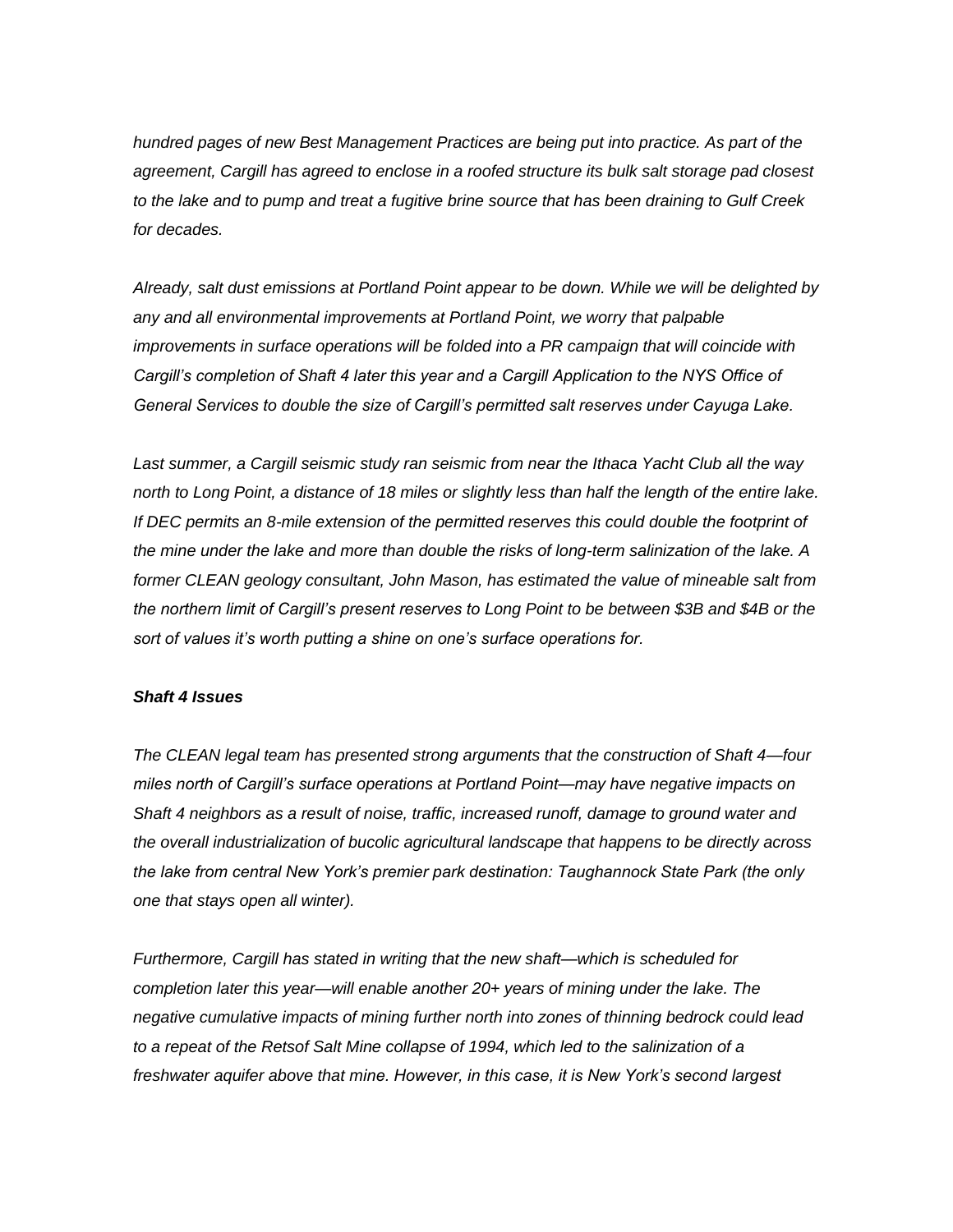*Finger Lake above the mine. In 2014, Akzo Nobel, the owner of Retsof, paid New York \$20M*  to be released from on-going liability for "breaking" a freshwater aquifer. What would Cargill *pay for "breaking" Cayuga Lake? Currently, Cargill only posts \$3.5M in financial assurance for its Cayuga Salt Mine operations.*

*To make matters worse, there is another huge wild card at Cayuga Salt Mine that was not at Retsof. In 1995, a Cargill seismic study discovered a large artesian aquifer located between the bottom of the lake and above the mine. (You can see a map of the top of a portion of the aquifer [here](https://cleancayugalake.org/cargill-salt/) at our web site.) Cargill's 2013 stratigraphic borehole encountered salinity at a depth thought to coincide with the depth of this aquifer. The presence of a large artesian saline aquifer under New York second largest Finger Lake is a ticking time bomb that could be triggered into releasing brine into Cayuga Lake as a consequence of Cargill's salt mining under Cayuga Lake. The emergence of an active brine seep on the east shore of Cayuga Lake appears to coincide roughly with Cargill's mining in that area. A Cargill consultant tested this brine seep in a 2015 well study, but Cargill has refused to include this former beach well in its on-going well study related to Shaft 4.*

*Cargill has owned Cayuga Salt Mine since 1970 and has mined road salt from under Cayuga*  Lake for about 36 years. Although Cayuga Lake is less saline than it was in the 1970s, the *DEC currently permits Cargill to discharge unlimited volumes of brine—up to twice the salinity of sea water—into Cayuga Lake at Portland Point. By contrast, DEC Region 8 limits the amounts of chloride that Cargill and US Salt can put into Seneca Lake. Currently, DEC Region 7 is believed to be conducting a technical of Cargill's SPDES permit for their Portland Point operation. We need to pressure to DEC to create a reasonable, science-based permit that respects the need for Cayuga Lake to remain a source of drinking water for centuries to come.*

### *Cargill Continues Operations During Coronavirus Shutdown*

*North America and the planet as a whole are in the midst of the Covid-19 pandemic. In Tompkins County, NY, 152 people have tested positive and two non-resident individuals have died from Covid-19. Compared to the tragedy down-state, upstate New York has thus far been fortunate.*

*It's not clear whether a Second Wave of Covid-19 infections will be significant, whether*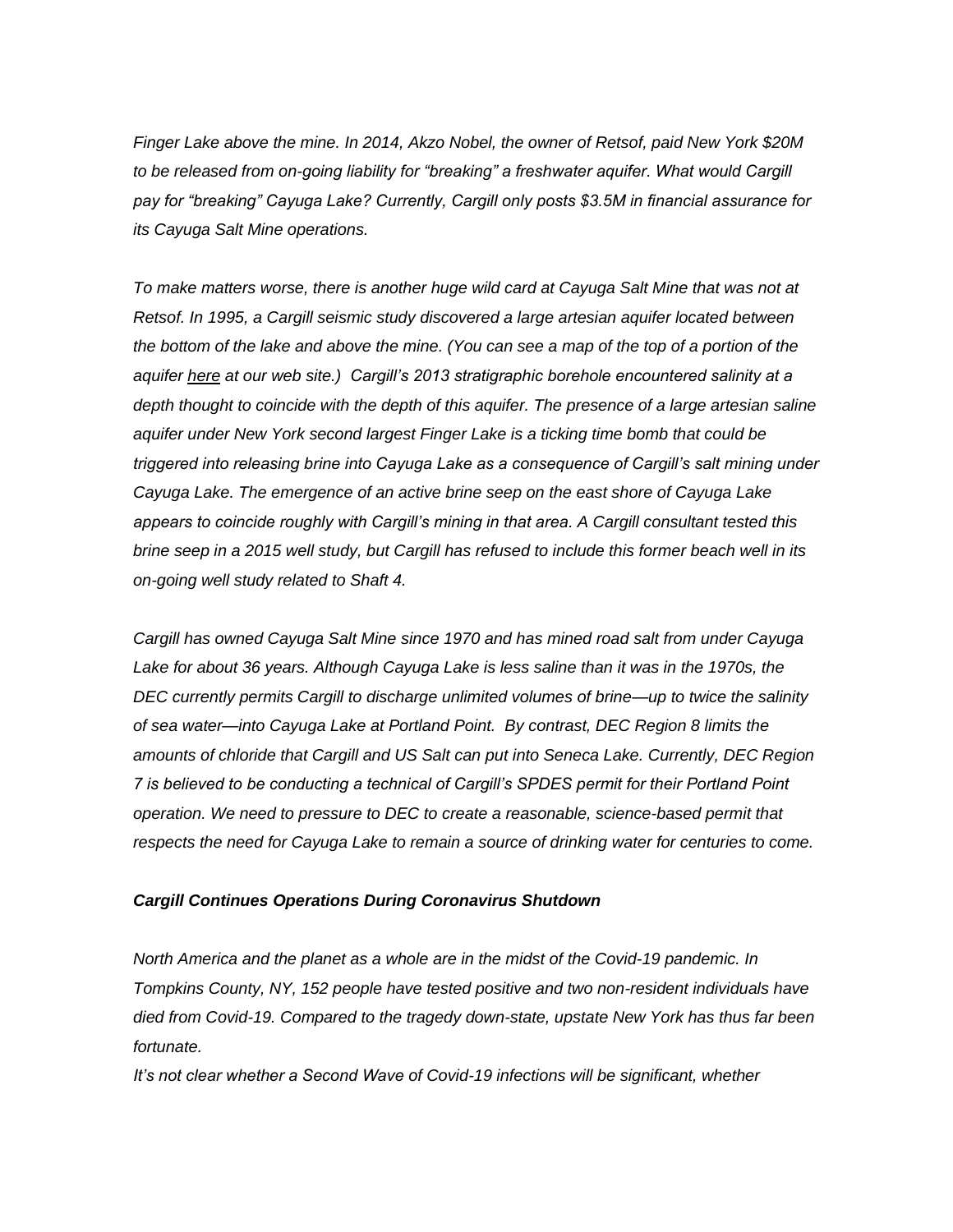*mutations will render trial Covid-19 vaccines ineffective, or whether Covid-19—like the flu—will become endemic.*

*In any case, it is unconscionable that Cargill Deicing Technology of Lansing ignored the Governor's declaration of a Disaster Emergency on March 7th, ignored the safety of its employees, consultants and their families and continued to mine, process, and ship road salt*  for next winter under a bogus claim that producing road salt for next winter is "essential *business."*

*Cargill has many meat processing plants with high Covid-19 infection rates. <https://newsinteractives.cbc.ca/longform/cargill-covid19-outbreak>*

*In a major news story about their plant in Schuyler, NE, it was clear that the local municipal officials wanted the plant closed for cleaning. They were opposed by Cargill whose motto is "We put people first."*

*When what we do today affects the infection rate in 2-3 days from now, it makes no sense for Cargill to be putting their employees, contractors and their families at risk as well as the larger population of the Northeast. Apparently, the Attorney General's office for whatever reason decided not to challenge Cargill's decision to stay open.*

*By contrast, on March 18th, out of respect for Executive Order 202, American Rock Salt shut down their Hampton Corners Salt Mine. This is the newer, safer, more productive road salt mine in New York State, whose employees are members of the United Steelworkers. As can be seen at [USW.ORG,](http://usw.org/) Covid 19 awareness and protection are crucial issues dominating their home page. By contrast, [the Cargill Deicing Technology website](https://www.cargill.com/industrial/winter-road-maintenance/cayuga-salt-mine) seems to have no mention of Covid-19 whatsoever. A search on the larger Cargill website leads to [a short Covid-era](https://www.cargill.com/feedingintelligence/covid19)  [video](https://www.cargill.com/feedingintelligence/covid19) about keeping food production going during the pandemic. It shows people shaking hands, standing side by side, and going about their work with no PPE whatsoever. There is one exceedingly-brief poorly-lit closeup of a person wearing a mask. Cargill obviously doesn't get it about the need to take the pandemic more seriously.*

*It's been unconscionable that Cargill Deicing Technology of Lansing has been putting the entire Northeastern community at risk by mining, processing and shipping road salt for next winter throughout the pandemic.*

*Art Fundraiser at Gimme Coffee in Trumansburg:*

*Several local artists generously donated to an Art Show Fundraiser that was intended to be displayed on the walls of Gimme Coffee during the months of March and April. However, as it became necessary to adapt to the current situation, the art show has now moved online. Many*